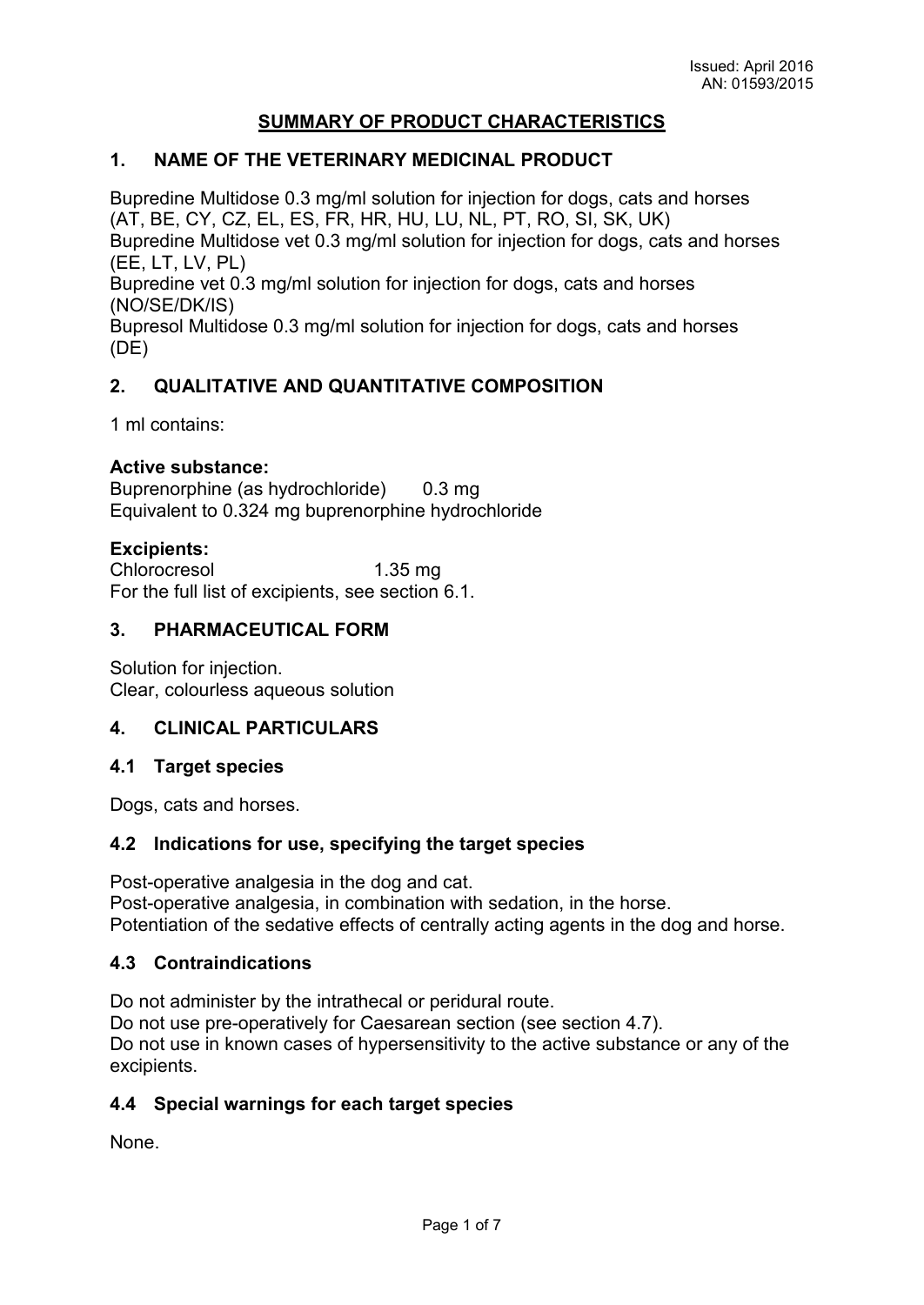# **4.5 Special precautions for use**

#### Special precautions for use in animals

The safety of buprenorphine has not been demonstrated in kittens or puppies less than 7 weeks of age, nor in horses younger than 10 months old and weighing less than 150 kg: therefore use in such animals should be based on the benefit/risk assessment of the veterinarian.

Safety has not been fully evaluated in clinically compromised cats or horses. Long-term safety of buprenorphine has not been investigated beyond 5 consecutive days of administration in cats or 4 separate administrations on three consecutive days in horses.

The effect of an opioid on head injury is dependent on the type and severity of the injury and the respiratory support supplied. In case of renal, cardiac or hepatic dysfunction, or shock, there may be greater risk associated with the use of the product. In all of these cases the product should be used in accordance with the benefit risk assessment of the attending veterinarian.

As buprenorphine is metabolised by the liver, its intensity and duration of action may be affected in animals with impaired liver function.

Buprenorphine may occasionally cause respiratory depression and as with other opioid drugs, care should be taken when treating animals with impaired respiratory function or animals that are receiving drugs that can cause respiratory depression.

Repeat administration earlier than the recommended repeat interval suggested in Section 4.9 is not recommended.

In horses, use of opioids has been associated with excitation, but effects with buprenorphine are minimal when administered in conjunction with sedatives and tranquilisers such as detomidine, romifidine, xylazine and acepromazine. Ataxia is a known effect of detomidine and similar agents; consequently it may be seen after administration of buprenorphine with such substances. Occasionally, ataxia may be marked. To ensure ataxic horses sedated with detomidine/buprenorphine do not lose their balance, they should not be moved or otherwise handled in any way that would compromise their stability.

#### Special precautions to be taken by the person administering the veterinary medicinal product to animals

As buprenorphine has opioid-like activity, care should be taken to avoid self-injection. In case of accidental self-injection or ingestion, seek medical advice immediately and show the package leaflet or the label to the physician.

Following eye contamination or skin contact, wash thoroughly with cold running water. Seek medical advice if irritation persists.

## **4.6 Adverse reactions (frequency and seriousness)**

Salivation, bradycardia, hypothermia, agitation, dehydration and miosis can occur in the dog, and rarely hypertension and tachycardia.

Mydriasis and signs of euphoria (excessive purring, pacing, rubbing) commonly occur in cats and will usually resolve within 24 hours.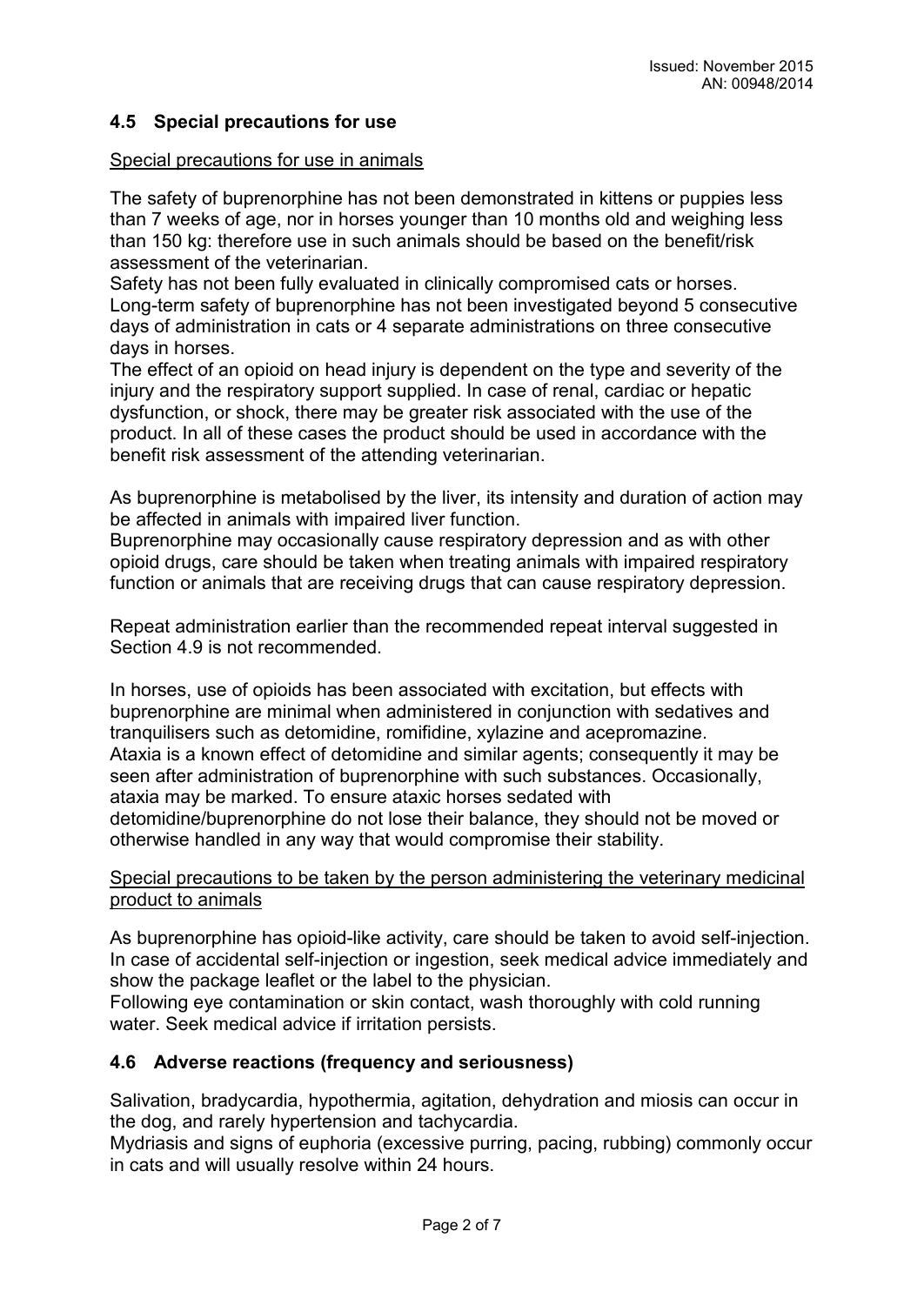In horses, use of buprenorphine without the prior use of a sedative agent can cause excitement and spontaneous locomotor activity

Buprenorphine may occasionally cause respiratory depression; refer to section 4.5 i. In horses, when used as directed in conjunction with sedatives or tranquillisers, excitation is minimal but ataxia may occasionally be marked. Buprenorphine may reduce gastrointestinal motility in horses but colic is rarely reported.

# **4.7 Use during pregnancy and lactation**

## Pregnancy:

Laboratory studies in rats have not produced any evidence of a teratogenic effects. However, these studies have shown post-implantation losses and early foetal deaths. These may have resulted from a reduction in parental body condition during gestation and in post-natal care owing to sedation of the mothers.

As reproductive toxicity studies have not been conducted in the target species, use only according to the benefit/risk assessment by the responsible veterinarian.

The product should not be used pre-operatively in cases of Caesarean section, due to the risk of respiratory depression in the offspring periparturiently, and should only be used post-operatively with special care (see below).

# Lactation:

Studies in lactating rats have shown that, after intramuscular administration of buprenorphine, concentrations of unchanged buprenorphine in the milk equalled or exceeded that in the plasma. As it is likely that buprenorphine will be excreted in the milk of other species, use is not recommended during lactation. Use only accordingly to benefit/risk assessment by the responsible veterinarian.

# **4.8 Interaction with other medicinal products and other forms of interaction**

Buprenorphine may cause some drowsiness, which may be potentiated by other centrally-acting agents, including tranquillisers, sedatives and hypnotics. There is evidence in humans to indicate that therapeutic doses of buprenorphine do not reduce the analgesic efficacy of standard doses of an opioid agonist, and that when buprenorphine is employed within the normal therapeutic range, standard doses of opioid agonist may be administered before the effects of the former have ended without compromising analgesia. However, it is recommended that buprenorphine is not used in conjunction with morphine or other opioid-type analgesics, e.g. etorphine, fentanyl, pethidine, methadone, papaveretum or butorphanol.

Buprenorphine has been used with acepromazine, alphaxalone/alphadalone, atropine, detomidine, dexmedetomidine, halothane, isoflurane, ketamine, medetomidine, propofol, romifidine, sevoflurane, thiopentone and xylazine. When used in combination with sedatives, depressive effects on heart rate and respiration may be augmented.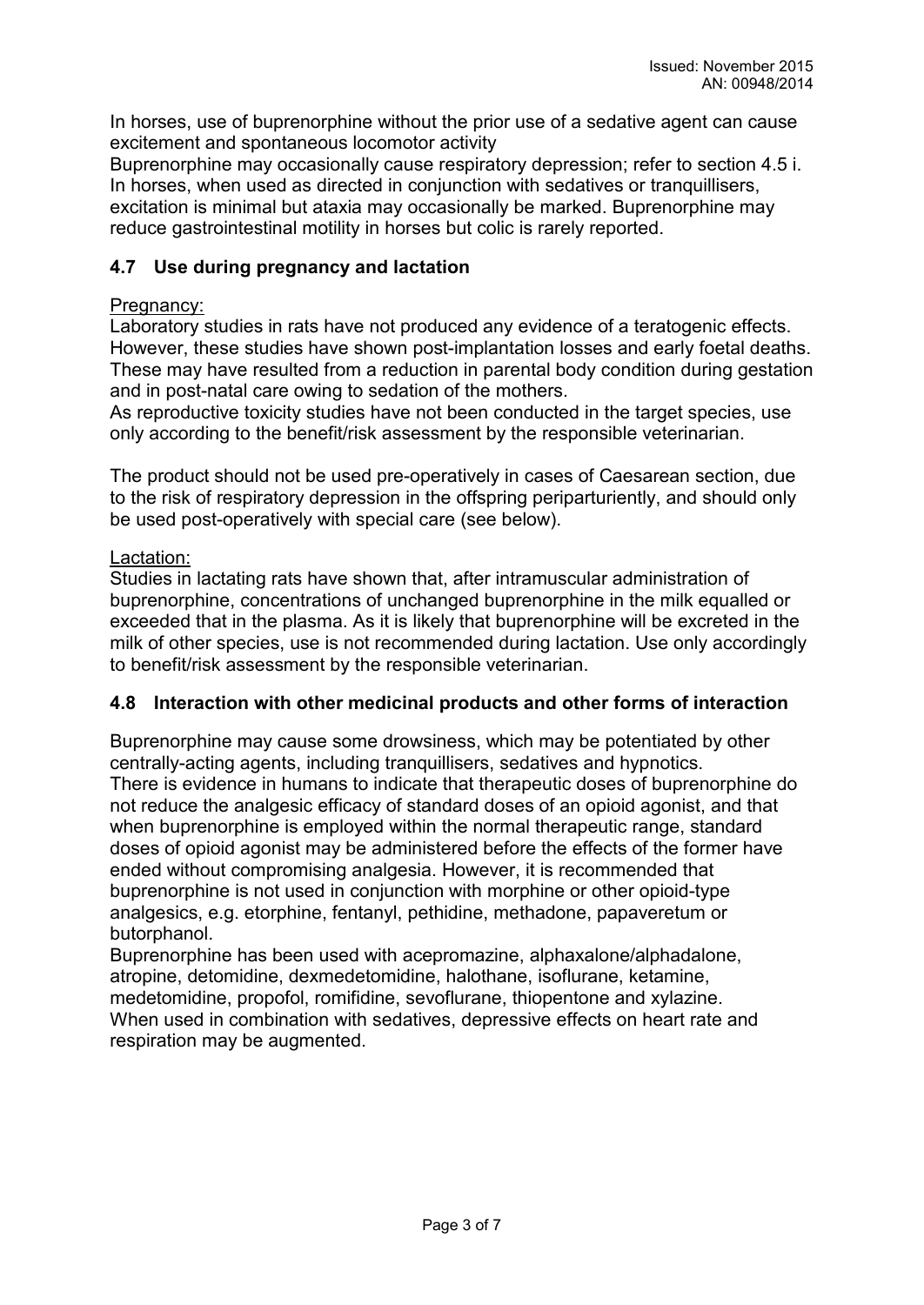| <b>Species and</b><br>route                          | <b>Post-Operative Analgesia</b>                                                                                                                                                                                             | <b>Potentiation of</b><br><b>Sedative Effects</b>                                                                                            |
|------------------------------------------------------|-----------------------------------------------------------------------------------------------------------------------------------------------------------------------------------------------------------------------------|----------------------------------------------------------------------------------------------------------------------------------------------|
| Dog:<br>Intramuscular or<br>intravenous<br>injection | 10 - 20 $\mu$ g/kg <sup>*</sup> (0.3 - 0.6 ml product<br>per 10 kg) repeated if necessary after<br>$3 - 4$ hours with 10 $\mu$ g/kg or $5 - 6$<br>hours with 20 µg/kg doses                                                 | 10 - 20 µg/kg<br>$(0.3 - 0.6$ ml product per<br>$10$ kg)                                                                                     |
| Cat:<br>Intramuscular or<br>intravenous<br>injection | 10 - 20 µg/kg (0.3 - 0.6 ml product per<br>10 kg) repeated once if necessary<br>after $1 - 2$ hours                                                                                                                         |                                                                                                                                              |
| Horse:<br>Intravenous<br>injection                   | 10 µg/kg (3.3 ml product per 100 kg)<br>5 minutes after administration of an iv<br>sedative. The dose may be repeated<br>once, if necessary, after not less than<br>1-2 hours, in combination with<br>intravenous sedation. | 5 µg/kg (1.7 ml product<br>per 100 kg) 5 minutes<br>after administration of<br>an iv sedative, repeated<br>if necessary after 10<br>minutes. |

# **4.9 Amounts to be administered and administration route**

\* The dosages in the following table refer to buprenorphine (as hydrochloride)

When used in horses, an intravenous sedative must be administered within five minutes prior to injection of buprenorphine.

In dogs, sedative effects are present by 15 minutes after administration.

Analgesic activity may not develop fully until 30 minutes. To ensure that analgesia is present during surgery and immediately on recovery, the product should be administered preoperatively as part of premedication. When administered for potentiation of sedation or as part of premedication, the dose of other centrally-acting agents, such as acepromazine or medetomidine, should be reduced. The reduction will depend on the degree of sedation required, the individual animal, the type of other agents included in premedication and how anaesthesia is to be induced and maintained. It may also be possible to reduce the amount of inhalational anaesthetic used.

Animals administered opioids possessing sedative and analgesic properties may show variable responses. Therefore, the response of individual animals should be monitored and subsequent doses should be adjusted accordingly. In some cases, repeat doses may fail to provide additional analgesia. In these cases, consideration should be given to using a suitable injectable NSAID.

An appropriately graduated syringe must be used to allow accurate dosing. The closure must not be punctured more than 100 times (with a 21G or 23G needle).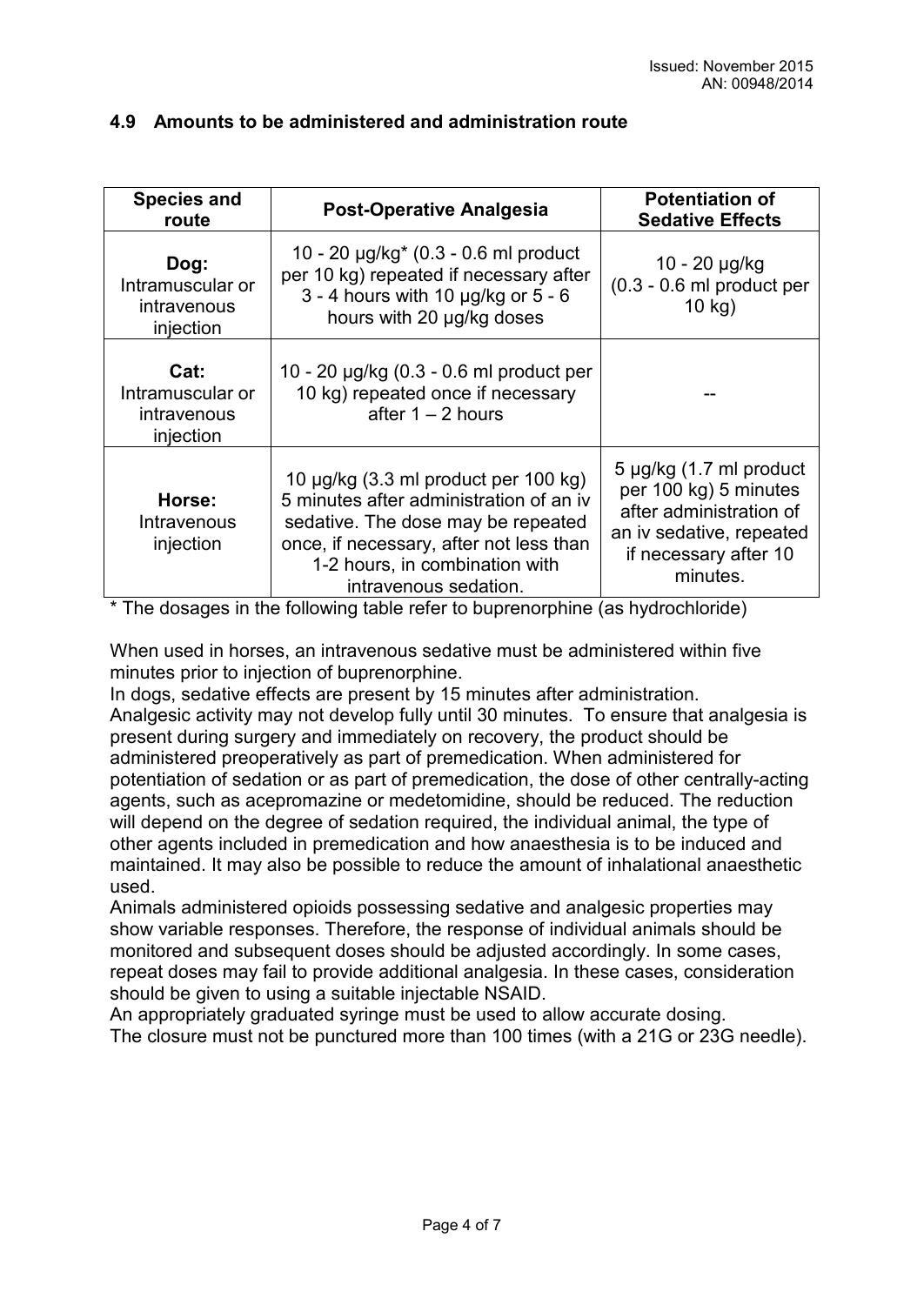## **4.10 Overdose (symptoms, emergency procedures, antidotes), if necessary**

In cases of overdosage, supportive measures should be instituted, and, if appropriate, naloxone or respiratory stimulants may be used.

When administered at overdose to dogs, buprenorphine may cause lethargy. At very high doses, bradycardia and miosis may be observed.

Studies in horses where buprenorphine has been administered with sedatives have shown very few effects at up to five times the recommended dosage, but when administered on its own it can cause excitement.

When used to provide analgesia in horses, sedation is rarely seen, but may occur at dose levels higher than those recommended.

Naloxone may be of benefit in reversing reduced respiratory rate and respiratory stimulants such as Doxapram are also effective in man. Because of the prolonged duration of effect of buprenorphine in comparison to such drugs, they may need to be administered repeatedly or by continuous infusion. Volunteer studies in man have indicated that opiate antagonists may not fully reverse the effects of buprenorphine. In toxicological studies of buprenorphine hydrochloride in dogs, biliary hyperplasia was observed after oral administration for one year at dose levels of 3.5 mg/kg/day and above. Biliary hyperplasia was not observed following daily intramuscular injection of dose levels up to 2.5 mg/kg/day for 3 months. This is well in excess of any clinical dose regimen in the dog.

Please also refer to Sections 4.5 and 4.6 of this SPC.

## **4.11 Withdrawal period**

The product is not authorised for use in horses intended for human consumption.

## **5. PHARMACOLOGICAL PROPERTIES**

Pharmacotherapeutic group: Opioids, oripavine derivatives. ATC Vet Code: QN02AE01.

## **5.1 Pharmacodynamic properties**

In summary buprenorphine is a potent, long-acting analgesic acting at opiate receptors in the central nervous system.

Buprenorphine can potentiate the effects of other centrally-acting agents, but unlike most opiates, buprenorphine has, at clinical doses, only a limited sedative effect of its own.

Buprenorphine exerts its analgesic effect via high affinity binding to various subclasses of opiate receptors, particularly  $\mu$ , in the central nervous system. At clinical dose levels for analgesia, buprenorphine binds to opiate receptors with high affinity and high receptor avidity, such that its dissociation from the receptor site is slow, as demonstrated in in vitro studies.

This unique property of buprenorphine could account for its longer duration of activity when compared to morphine. In circumstances where excessive opiate agonist is already bound to opiate receptors, buprenorphine can exert a narcotic antagonistic activity as a consequence of its high-affinity opiate receptor binding, such that an antagonistic effect on morphine equivalent to naloxone has been demonstrated. Buprenorphine has little effect on gastro-intestinal motility.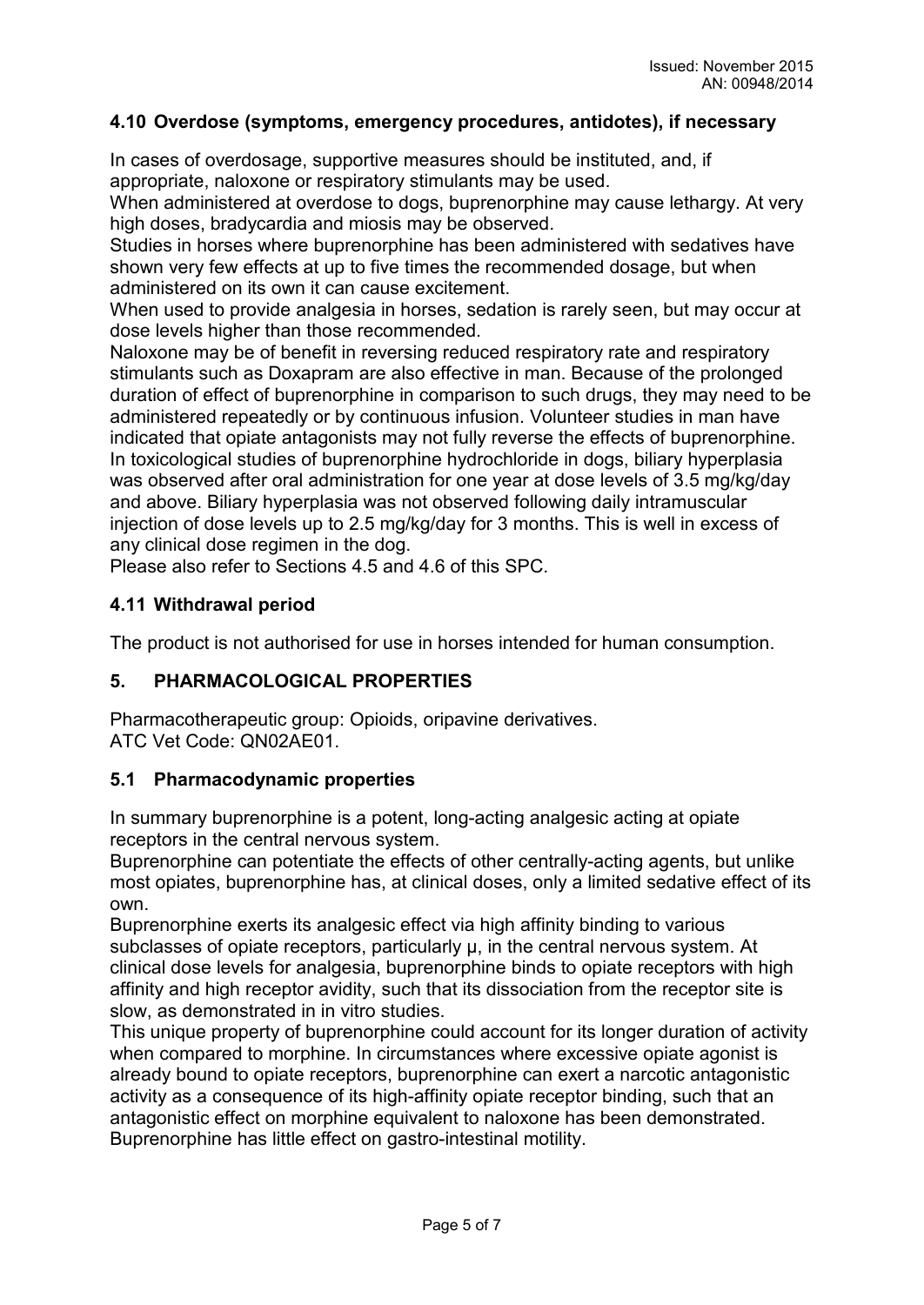# **5.2 Pharmacokinetic particulars**

Buprenorphine is rapidly absorbed after intramuscular injection in various animal species and man. The substance is highly lipophilic and the volume of distribution in body compartments is large.

Pharmacological effects (e.g. mydriasis) may occur within minutes of administration and signs of sedation normally appear by 15 minutes. Analgesic effects in dogs and cats appear around 30 minutes with peak effects usually being observed at about 1 – 1.5 hours. In pain-free horses, antinociceptive effects appear during the first 15 - 30 minutes; peak antinociceptive effects occur between ¾ and 6 hours after administration

Following intravenous administration to dogs at a 20 μg/kg dose, the mean terminal half-life was 9 hours and the mean clearance was 24 ml/kg/min, however, there is considerable inter-dog variability in pharmacokinetic parameters.

Following intramuscular administration to cats, the mean terminal half-life was 6.3 hours and the clearance was 23 ml/kg/min; however, there was considerable inter-cat variability in pharmacokinetic parameters.

Following intravenous administration in horses, buprenorphine has a mean residence time of approximately 150 minutes, a volume of distribution of approximately 2.5 l/kg and a clearance rate of 10 l/minute.

Combined pharmacokinetic and pharmacodynamic studies have demonstrated a marked hysteresis between plasma concentration and analgesic effect. Plasma concentrations of buprenorphine should not be used to formulate individual animal dosage regimens, which should be determined by monitoring the patient's response. The major route of excretion in all species except the rabbit (where urinary excretion predominates) is the faeces. Buprenorphine undergoes N-dealkylation and glucuronide conjugation by the intestinal wall and the liver and its metabolites are excreted via the bile into the gastro-intestinal tract.

In tissue distribution studies carried out in rats and rhesus monkeys the highest concentrations of drug-related material were observed in liver, lung and brain. Peak levels occurred rapidly and declined to low levels by 24 hours after dosing. Protein binding studies in rats have shown that buprenorphine is highly bound to plasma proteins, principally to alpha and beta globulins.

## **6. PHARMACEUTICAL PARTICULARS**

## **6.1 List of excipients**

Chlorocresol Glucose monohydrate Hydrochloric acid, dilute (for pH adjustment) Sodium hydroxide (for pH adjustment) Water for injection

#### **6.2 Incompatibilities**

In the absence of compatibility studies, this veterinary medicinal product must not be mixed with other veterinary medicinal products.